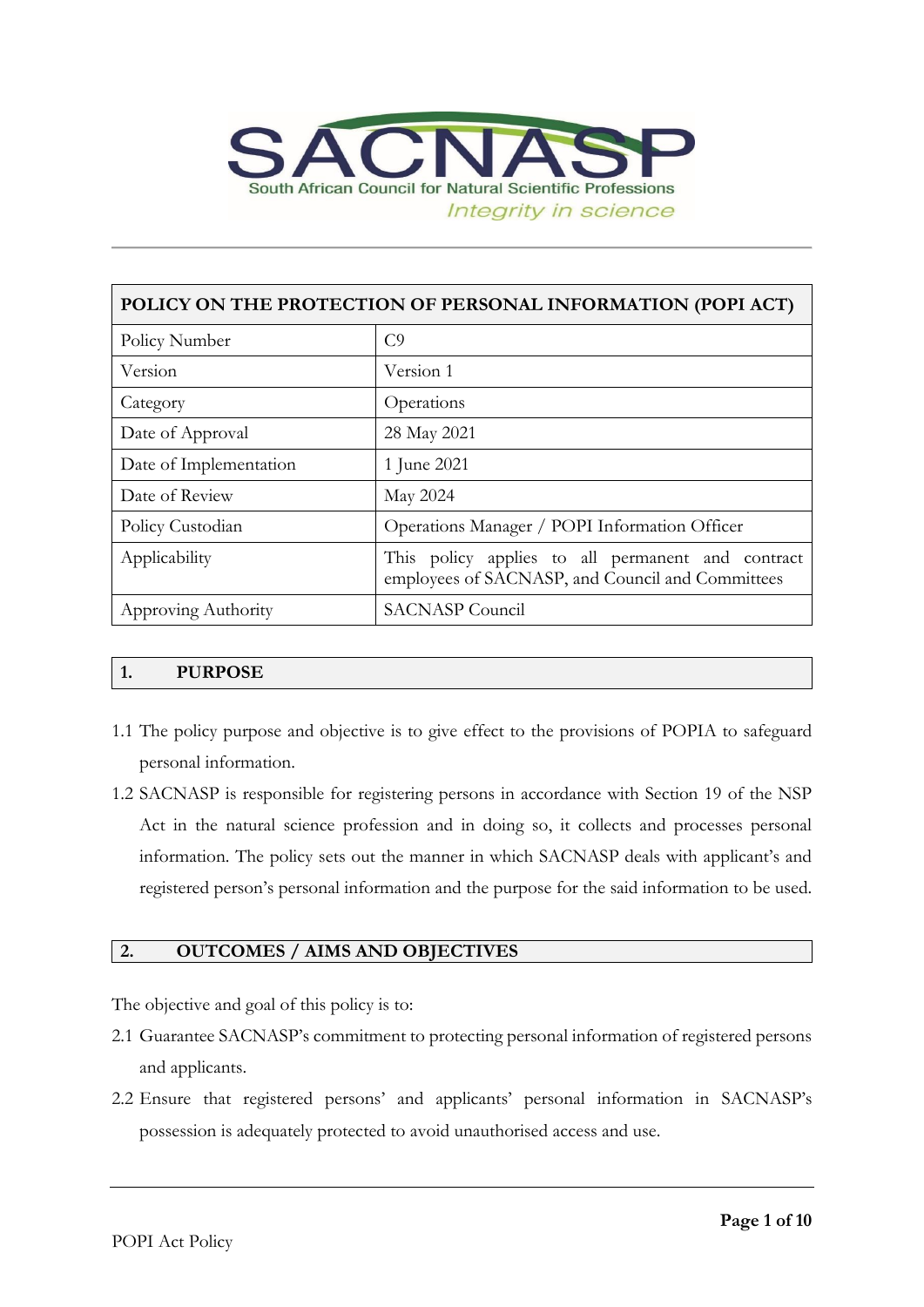2.3 Undertake to protect personal information of all SACNSP's Council and Committee members and employees. The personal information will be used appropriately, transparently, and securely in accordance with applicable laws.

#### **3. DEFINITIONS**

In this document, unless contrary to the context, reference to the male gender includes the female gender; a word or expression to which a meaning has been assigned in the NSP Act shall bear the same meaning unless the context otherwise indicates, and –

- **3.1 "SACNASP"** means the South African Council for Natural Scientific Professions
- **3.2 "Council"** means the Council of SACNASP, as appointed by the Minister of Science and Technology
- **3.3 "CEO"** means the Chief Executive Officer and refers to the position as outlined in section 8(1) of the NSP Act.
- **3.4 "NSP Act"** means the Natural Scientific Professions Act, 2003. (No. 27 of 2003) as amended
- **3.5 "POPIA"** means the Protection of Personal Information Act, 2013 (Act No. 4 of 2013)
- **3.6 "Information Officer"** refers to the person registered with the Information Regulator who is responsible for ensuring that the organisation complies with the POPI Act
- **3.7 "Data Subject"** means any person to whom personal information relates.
- **3.8 "Personal information"** means information about an identifiable individual including, but not limited to:
	- a) Information relating to the race, gender, sex, pregnancy, marital status, national, ethnic, or social origin, colour, sexual orientation, age, physical or mental health, well-being, disability, religion, conscience, belief, culture, language, identity document/passport number, phone number, email address, financial information, physical address, date of birth, criminal record, and private correspondence;
	- b) Information relating to the educational or the medical, criminal or employment history of the individual or information relating to financial transactions in which the individual has been involved; and
	- c) The name of the individual, where it appears with other personal information relating to the individual or where the disclosure of the name itself would reveal information about the individual.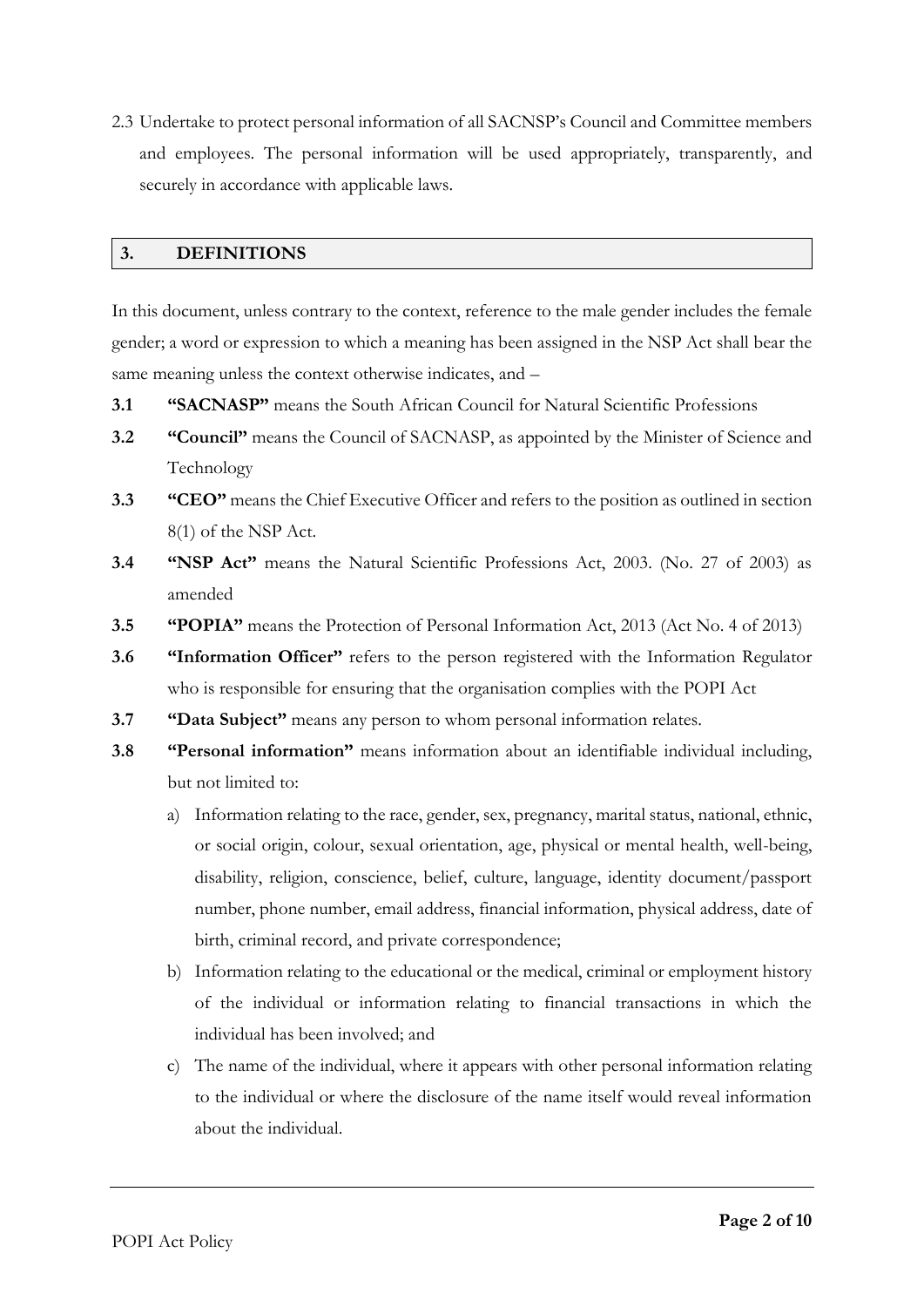- **3.9 "Public Body"** means any department or state administration in the national or provincial sphere of government or any municipality in the local sphere of government; or any other functionary or institution when exercising a power or performing a duty in terms of the constitution or a provincial constitution or exercising a public power or performing a public function in terms of any legislation.
- **3.10 "Processing"** means any operation or activity or any set of activities, whether or not by automatic means, concerning personal information including:
	- a) The collecting, receipting, recording, organizing, collation, storing, updating or modification, retrieval, alteration, consultation or use;
	- b) Dissemination by means of transmission, distribution, or making available in any other form; or
	- c) Merging, linking, as well as restriction, degradation, erasure or destruction of information.
- **3.11 "Responsible party"** means a member of the public or private body or any other persons which alone or in conjunction with others, determines the purpose of and means for processing personal information.
- **3.12 "Registration"** refers to registration as a natural scientist in terms of the Natural Scientific Professions Act (Act 27 of 2003)

## **4. POLICY STATEMENTS AND POLICY DIRECTIVES**

## **4.1 Rationale of Protection of Personal Information (POPI Act)**

- 4.1.1 The Protection of Personal Information Act, (Act 4 of 2013) (POPIA) gives effect to the constitutional right to privacy, regulates the manner in which personal information may be processed, and provides rights and remedies to protect personal information.
- 4.1.2 POPIA applies to processing of personal information in any form by a responsible party who is domiciled in South Africa or if not domiciled in South Africa, makes use of automated or non-automated means, unless the processing relates only to the forwarding of personal information.
- 4.1.3 The main rationale of POPIA is to promote the protection of personal information and to bring South Africa's privacy laws in line with international standards. It limits the rights of businesses and public bodies to collect, process, store, and share personal information and to only do so in line with the law.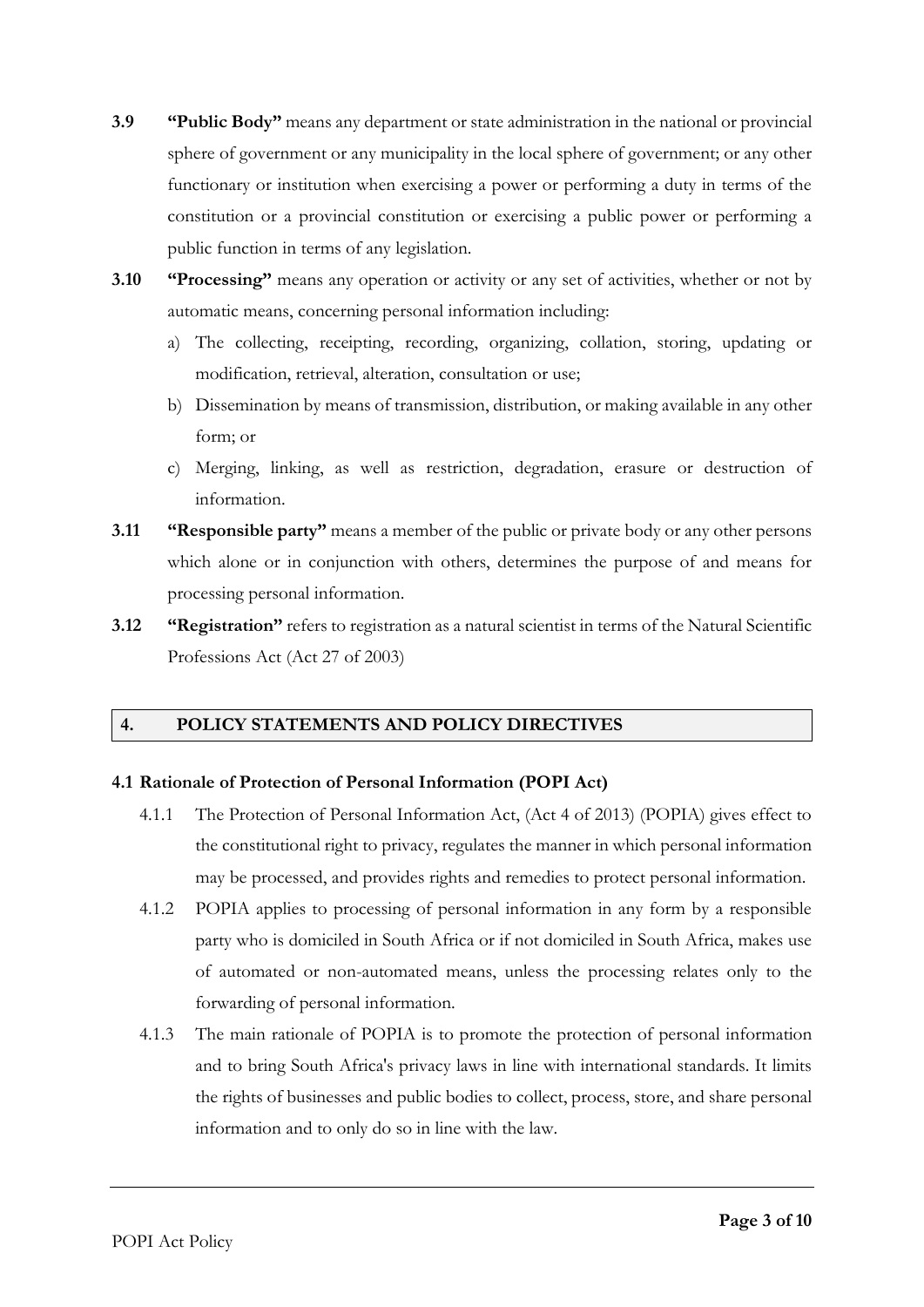#### **4.2 Preamble to POPI Act policy**

- 4.2.1 WHEREAS Section 14 of the Constitution of the Republic of South Africa (Act 108 of 1996) grants everyone the right to privacy, and the privacy right includes a right to protection against the unlawful collection, retention and use of personal information.
- 4.2.2 AND WHEREAS Section 20 of the Natural Scientific Professions Act (Act 27 of 2003) prescribes the requirements for the registration for a person to be registered in the natural science profession.
- 4.2.3 AND WHEREAS the Protection of Personal Information Act (Act 4 of 2013) regulates the manner in which personal information is processed by requiring responsible parties to safeguard personal information and process it responsibly.
- 4.2.4 NOW THEREFORE, the South African Council for Natural Scientific Professions determines a policy on the protection of personal information which is collected and processed for purposes of registration in the natural science profession.

### **4.3 Lawful processing of information**

POPIA sets out the following conditions for the lawful processing of information:

- a) Duty by a public body.
- b) Legal obligation to perform the processing of personal information.
- c) Processing limitation information may only be processed if it is adequate relevant and not excessive given the purpose for which it is collected.
- d) Purpose specification personal information must be collected for a specific, explicitly defined and lawful purpose related to the activity of the responsible party.
- e) Further processing limitation where information is received from a third party and passed on to the responsible party for further processing, the further processing must be compatible with the purpose for which it was initially processed.
- f) Information quality information must be complete, accurate, not misleading and updated where necessary.
- g) Openness the data subject must be informed when collecting information and the specific nature thereof.
- h) Security safeguards the responsible party must ensure the integrity of the personal information by taking measures to prevent the loss, damage or unauthorised destruction of the information.
- i) Data subject specification the data subject has the right to request a responsible person to confirm, free of charge, whether they hold personal information about them.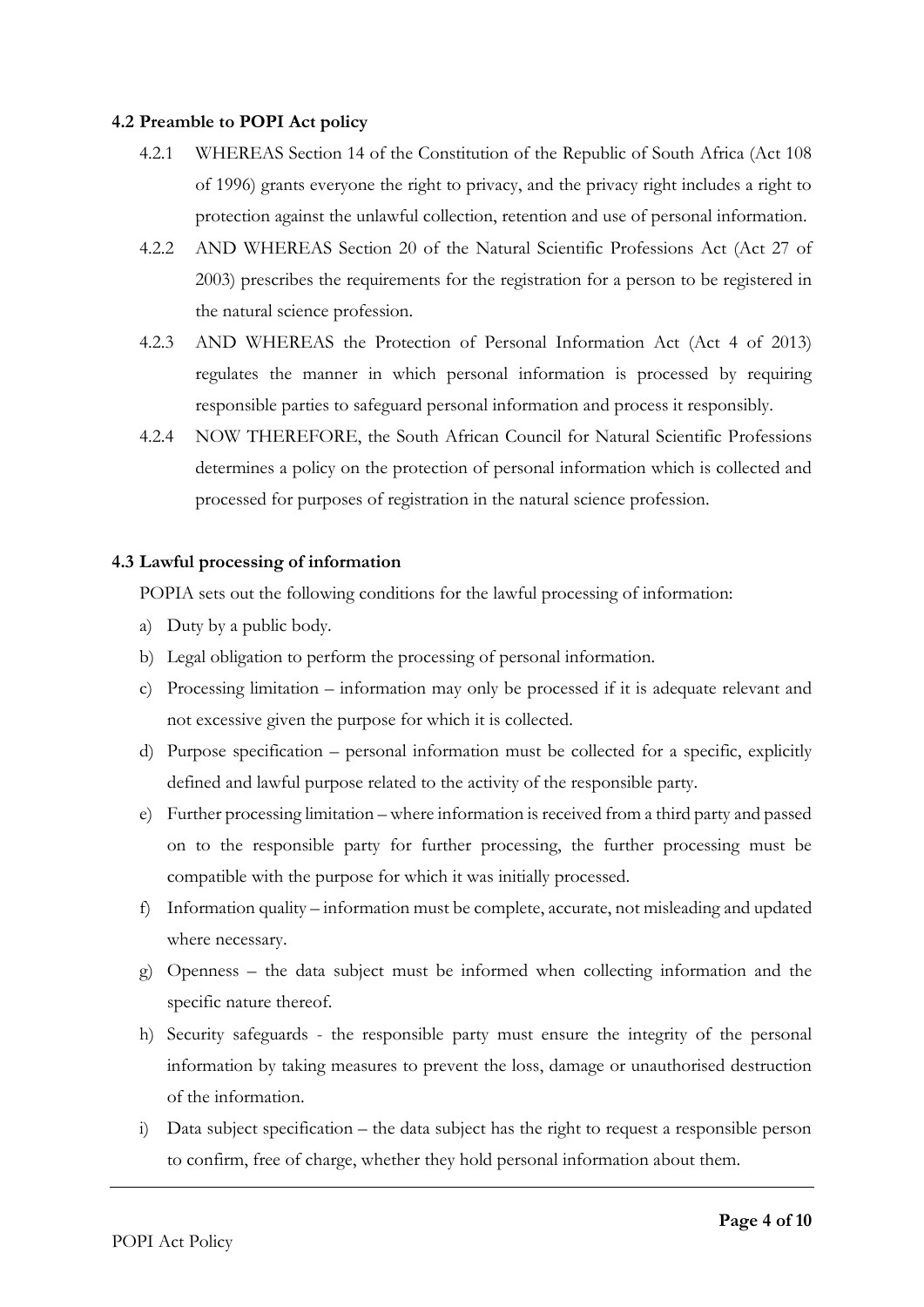#### **5. PROCEDURES**

#### **5.1 The personal information collected**

- 5.1.1 In terms of section 9 of POPIA, personal information may only be processed if given the purpose for which it is processed, it is adequate, relevant and not excessive. Consequently, SACNASP collects personal information for the following reasons:
	- a) Registration of persons who apply and qualify for registration in the Natural Science Profession;
	- b) Personal information is collected for human resources and financial purposes, contractual relationships with third-party service providers who process personal data on behalf of SACNASP.
- 5.1.2 SACNASP collects personal information directly from data subjects. Examples of personal information collected from data subjects include but is not limited to:

# **a) SACNASP collects personal information for applicants for registration in the natural science profession**

- Applicant's name
- Registered professionals' names;
- Candidate's names;
- Categories of registration information;
- Continuing Professional Development records;
- Status of registration;
- Year of first registration of applicant
- Year of Upgrade of registration
- Foreign Applicants personal information
- Identity number;
- Date of birth;
- Gender;
- Race;
- Physical and Postal addresses;
- Employment details;
- Contact numbers;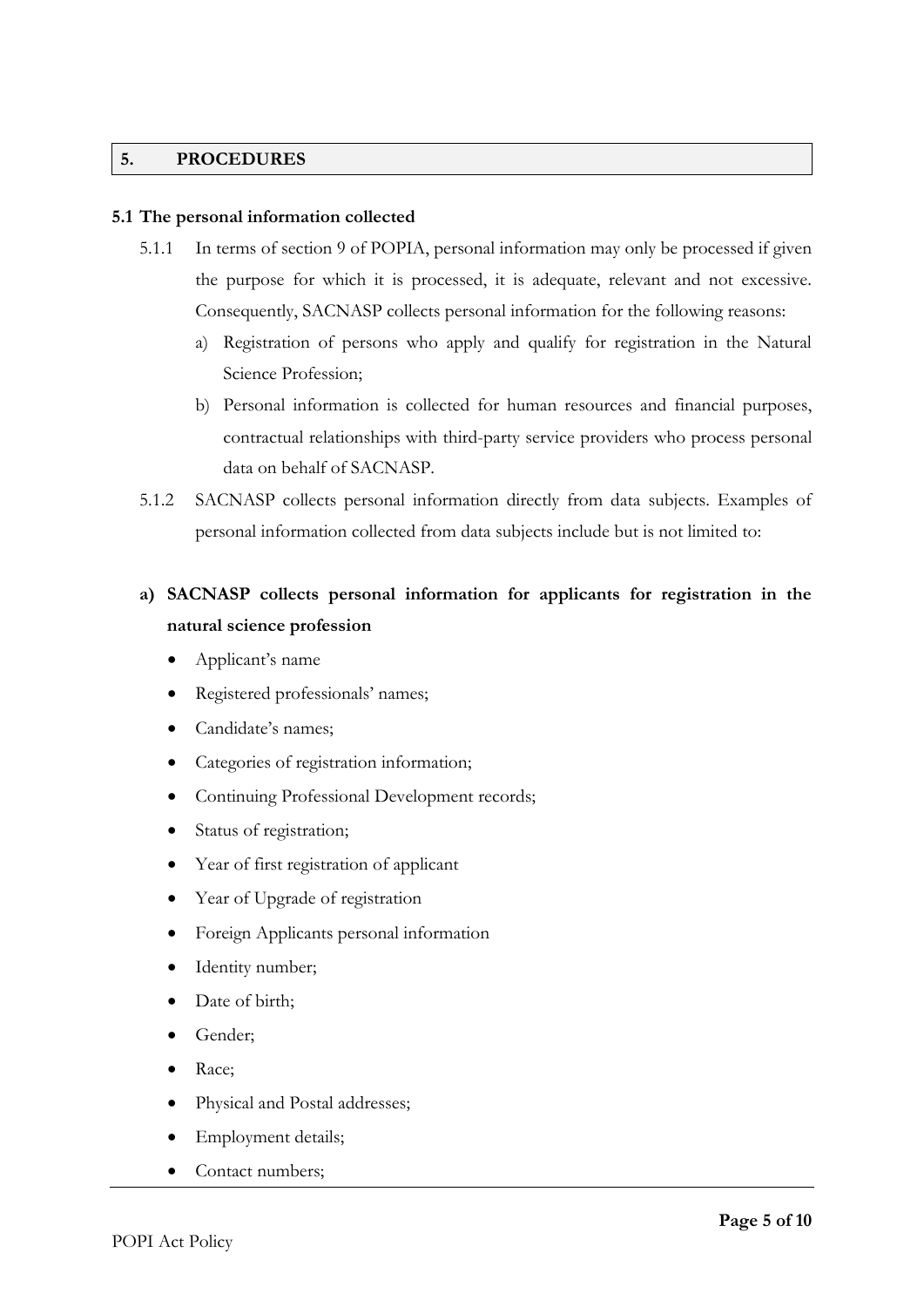- Email addresses;
- Academic information and records;
- Records of experience in the natural science profession;
- Copies of qualifications;
- Curriculum Vitae; and
- Referee and mentor details.

### **b) SACNASP collects employees' personal information**

- Name, address, phone number, marital status, date of birth;
- Next of kin;
- Doctor's name:
- spouse/partner contact information;
- Curriculum Vitae;
- Letters of reference;
- Employment status and history;
- Academic records;
- Banking details;
- Disciplinary information;
- Salary information; and
- Criminal records.
- **c) SACNASP collects Council, Sub-Committee, Investigation Committees and Disciplinary Tribunal members' personal information:**
	- Surname
	- First names
	- Initials
	- Marital Status
	- Male/Female
	- Date of Birth
	- ID number
	- Passport number
	- Passport Country of issue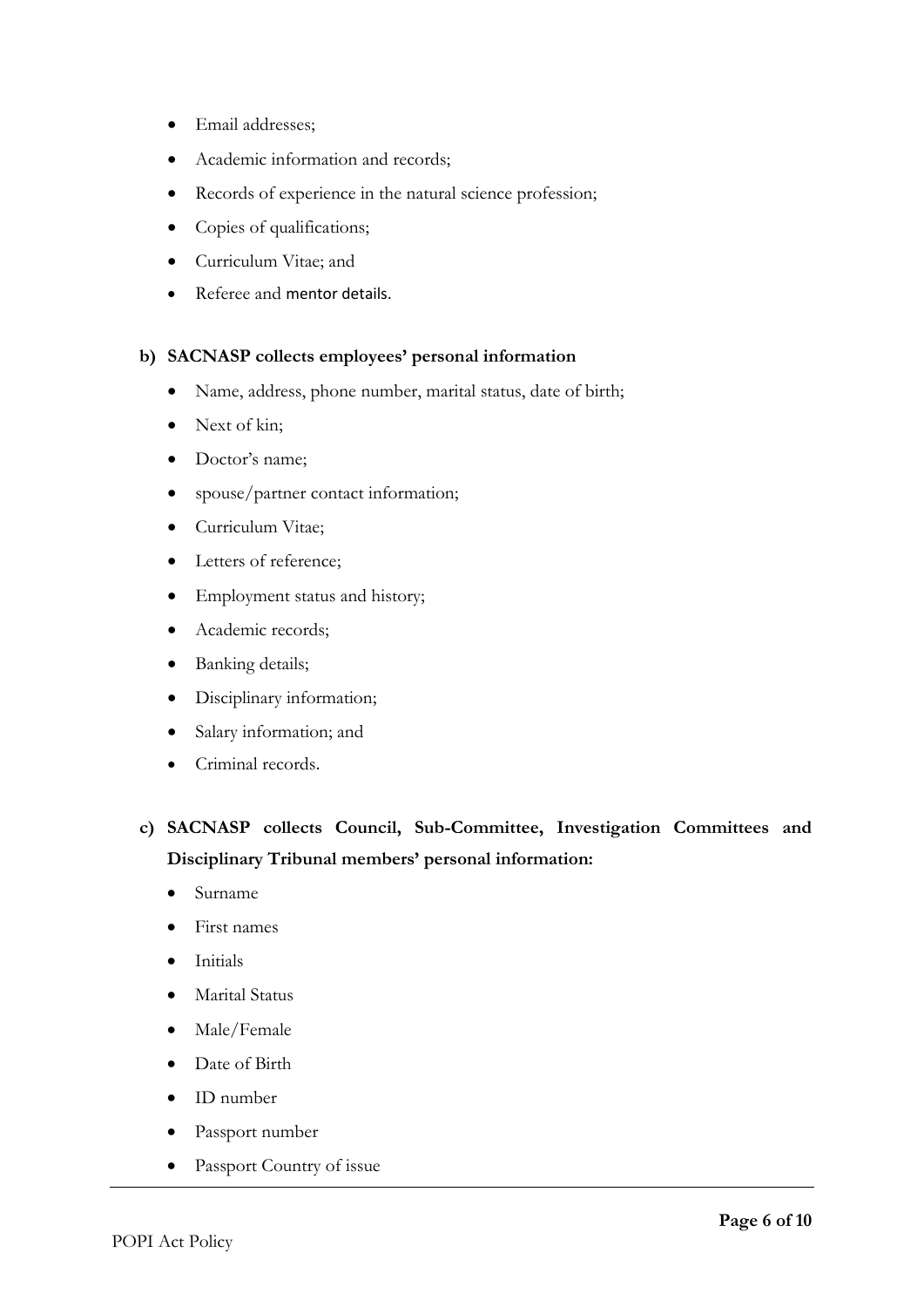- Income tax reference number
- Address
- Banking details

### **d) SACNASP collects the following information from the public:**

- Names, telephone numbers,
- Company from which the visitor comes from;
- Names of persons lodging complaints of improper conduct against registered persons;
- Email addresses, identity number;
- Physical addresses;
- Email correspondence;
- Proof of payments;
- Personal information used on Service level agreements; and
- Service provider personal information

#### **5.2 How personal information is used**

- 5.2.1 Applicants, Registered persons, Council and Committee members, and employees' personal information will only be used for purposes for which it was collected and intended. This includes:
	- Registration;
	- Upgrade from a candidate to a professional;
	- Continuing Professional Development points;
	- For audit and record keeping purposes;
	- Investigations;
	- Disciplinary processes;
	- Nomination of Council members;
	- Providing information on registered persons to SAQA (NRLD);
	- Communicating with registered persons;
	- Employee contracts;
	- Communication with employees;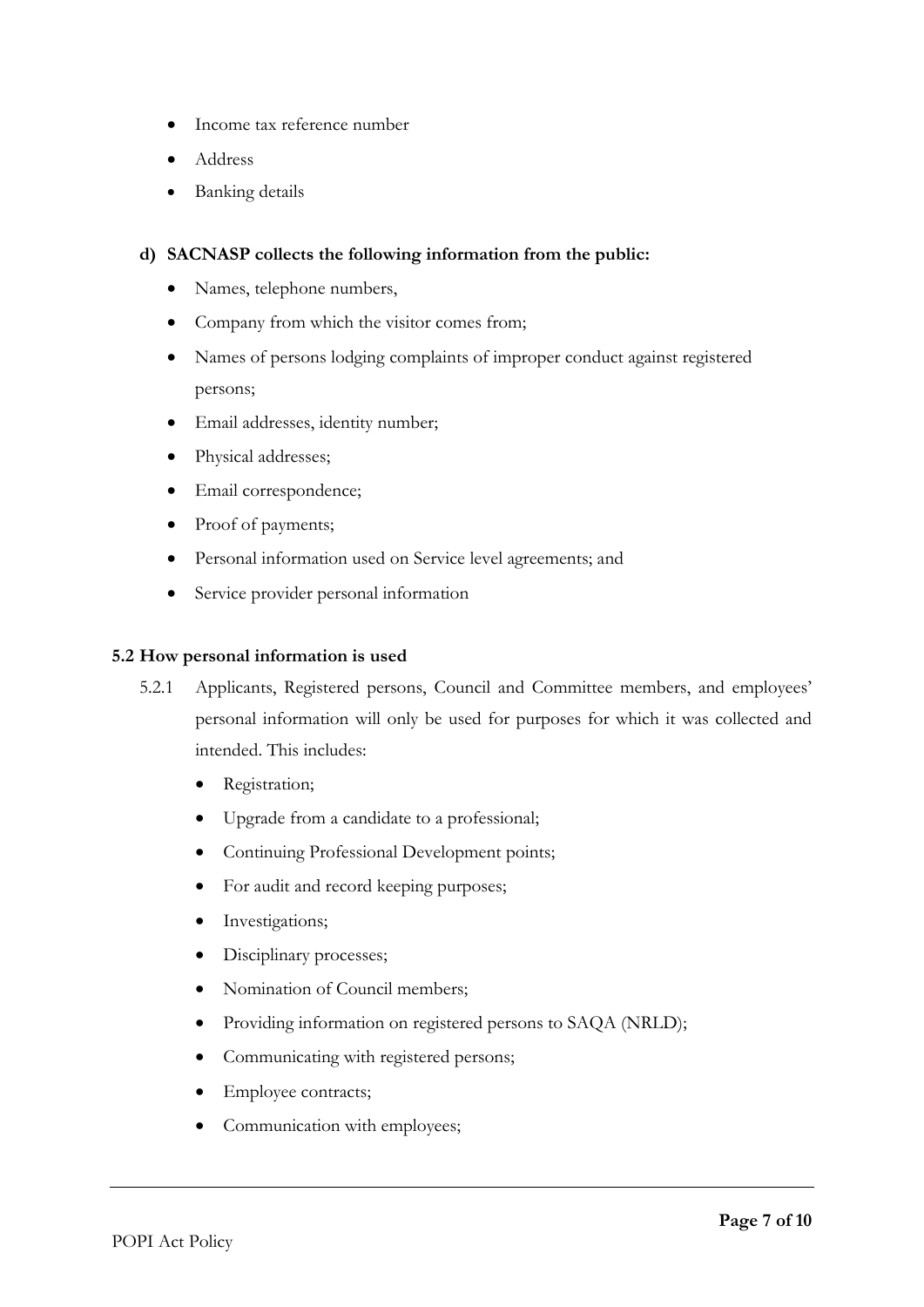- Employee personal information is used to establish, manage and terminate employment; and
- Analysis and review of service provider contracts, in terms of which personal information is processed for and on behalf of SACNASP.
- 5.2.2 According to section 10 of POPIA, personal information may only be processed if certain conditions are met, for instance:
	- Consent is obtained to process personal information- in SACNASP's case consent obtained during registration, employment and entering into a service level agreement with service providers;
	- Processing complies with an obligation imposed by law (NSP Act).

## **5.3 Disclosure of personal information**

- a) SACNASP may disclose personal information where it has a duty or a right to disclose in terms of applicable laws;
- b) SACNASP may disclose personal information where it deems necessary to protect the esteem, dignity and the professionalism of the Natural Science Profession.
- c) SACNASP may disclose the Name and Surname of a registered person, his/her category of registration, registration number and the status of registration.

### **5.4.Safeguarding registered person's personal information**

- 5.4.1 In terms of section 19 of POPIA, a responsible party must ensure the integrity and confidentiality of personal information in its possession or under its control by taking appropriate, reasonable technical and organisational measures to prevent: loss of, damage to or unauthorised destruction of personal information, unlawful access to or processing of personal information. POPIA requires that personal information should be adequately protected to avoid unauthorised access. Therefore, SACNASP continuously reviews security controls and procedures to ensure that personal information is secured.
- 5.4.2 The following security controls are in place to protect personal information:
	- Personal information is treated as confidential and not disclosed unless required by law;
	- High level Information Technology controls are in place to maintain the protection of personal information;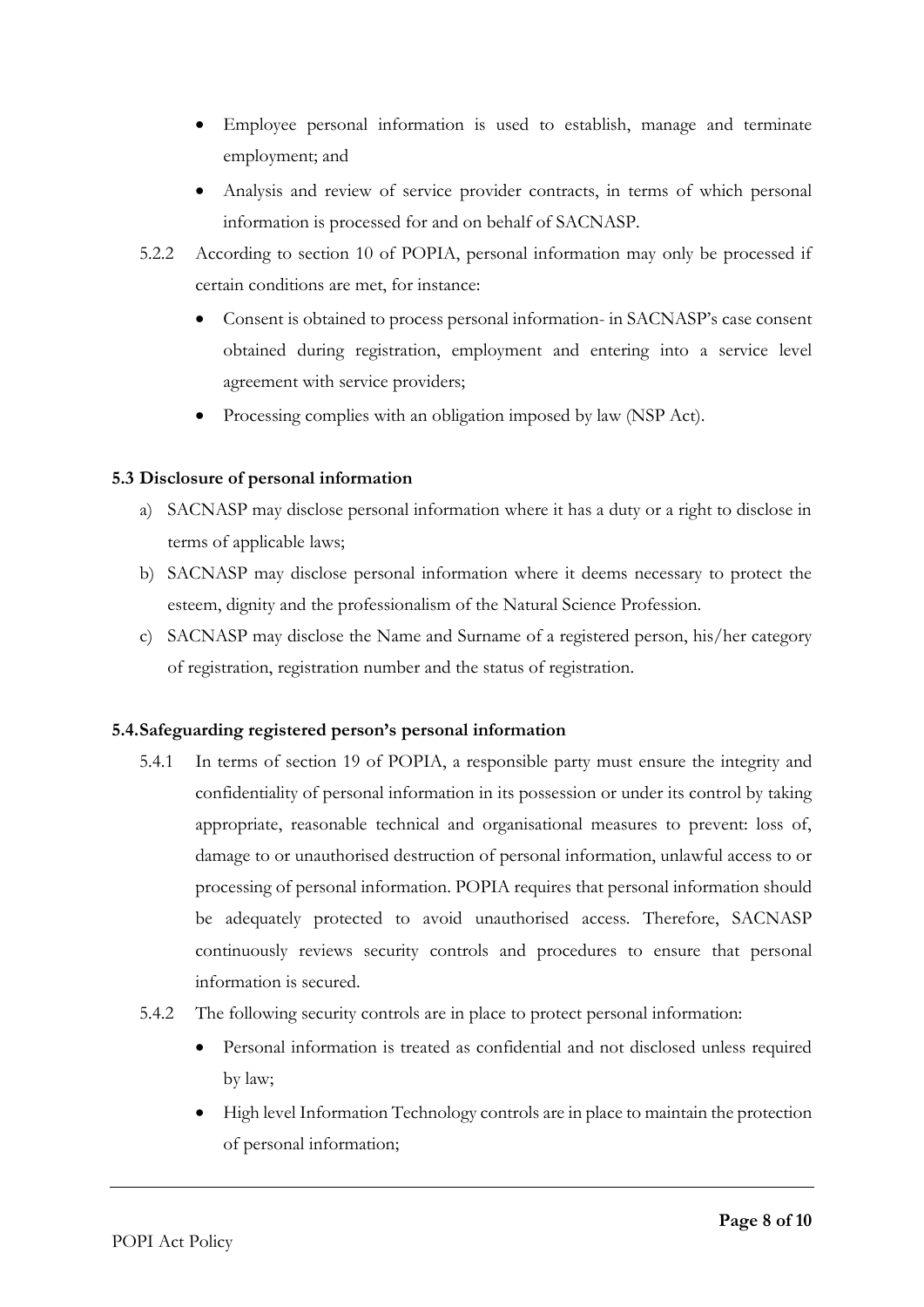- High level anti-virus programs;
- Access rights in place;
- Computer passwords in place;
- Assessment of data quality controls in place to ensure the accuracy and completeness of personal information;
- A third party service provider is mandated to ensure safeguarding of registered persons personal information;
- Personal information is stored at a third-party service provider who is subject to POPIA provision in the Service Level Agreement;
- SACNASP internal server hard drives are protected by firewalls;
- Employees, Council and Committee members of SACNASP sign confidentially agreements which is part of the employment contract;
- Hardcopy files are archived at a secured place;

### **5.5 Access and correction of personal information**

- a) Registered persons have a right to request for access to personal information in SACNASP's possession;
- b) Registered persons' personal information should be continuously updated.

### **5.6 Information Officer:**

The details of the Information Officer: Position: Company Secretary Ms D Fisher Tel: 0112 748 6500 Email: dfisher@sacnasp.org.za Physical Address: Suite L4 Enterprise Building Innovation Hub Pretoria 0087 Postal Address: Private Bag X540 Silverton Pretoria 0127

## **5.7 Amendment of the policy**

Amendment to this policy will take place on an ad hoc basis or when needed. Registered Persons are advised to regularly update their personal information electronically on the SACNASP portal www.sacnasp.org.za

(*Document adapted with permission from the South African Council for the Architectural Profession (SACAP*))